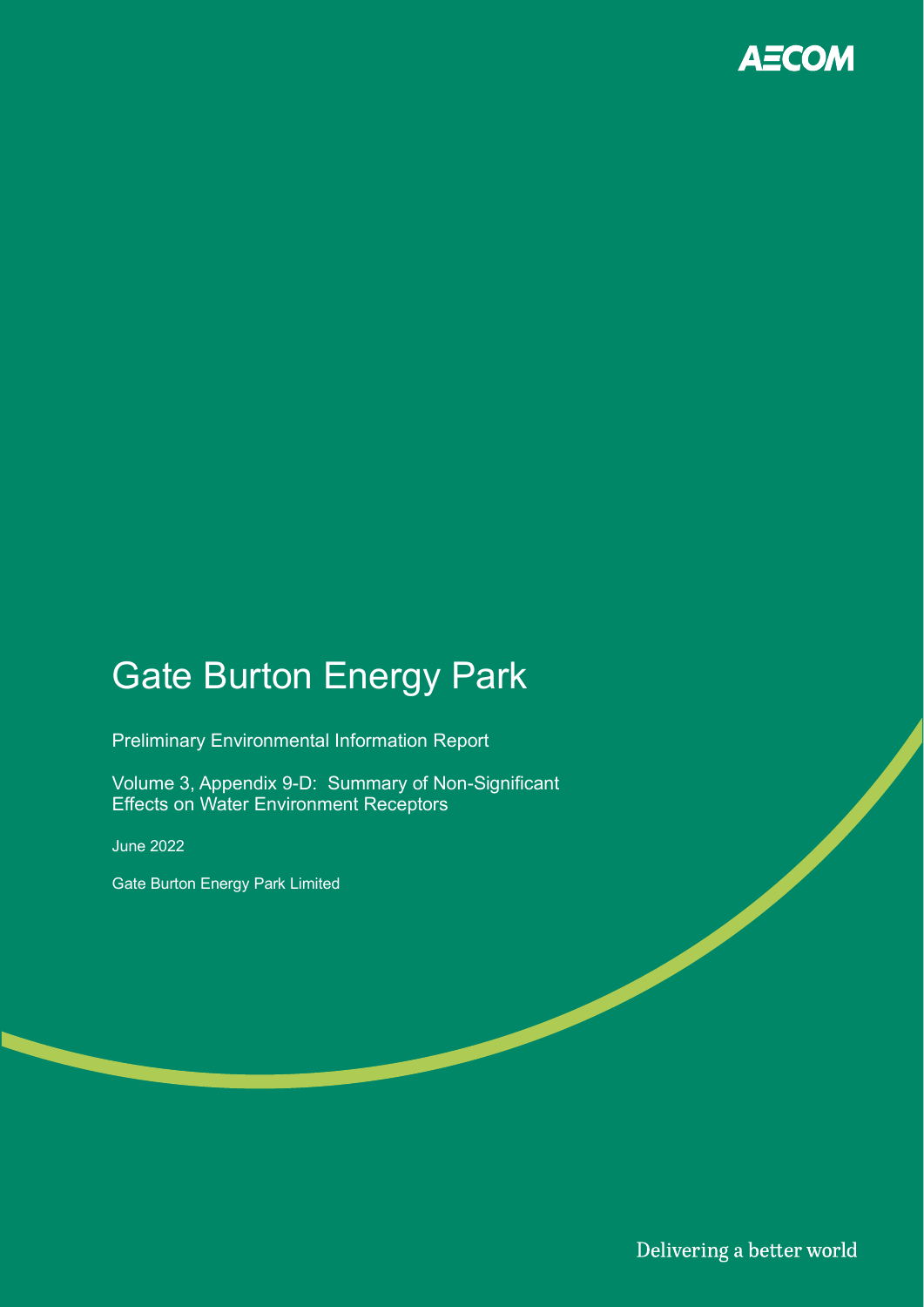Gate Burton Energy Park Preliminary Environmental Information Report Volume 3, Appendix 9-D: Summary of Non-Significant Effects on Water Environment Receptors



### Quality information

| <b>Prepared by</b> | <b>Checked by</b> | <b>Verified by</b> | <b>Approved by</b> |
|--------------------|-------------------|--------------------|--------------------|
|                    | OW                | NT                 | <b>WB</b>          |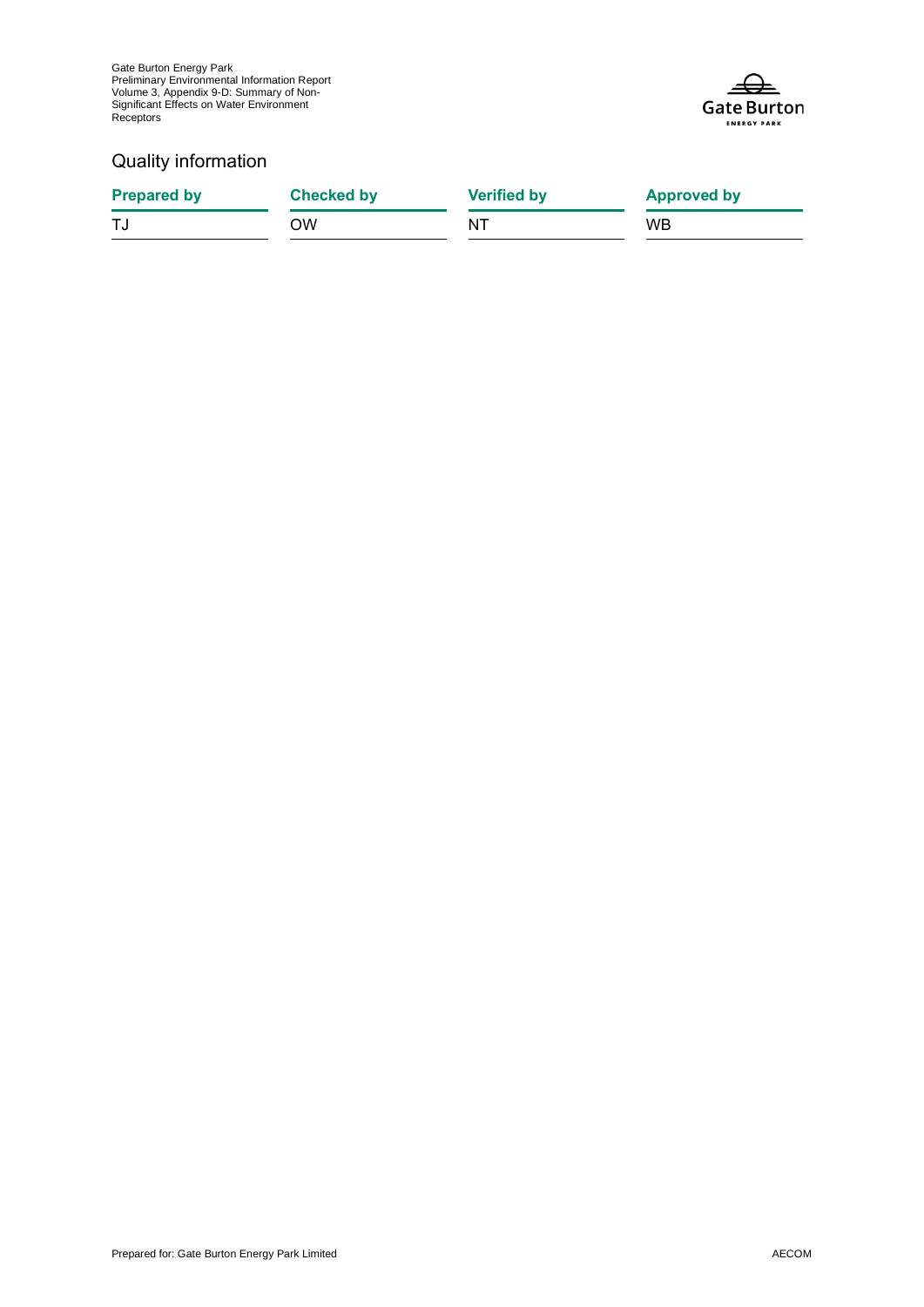Gate Burton Energy Park Preliminary Environmental Information Report Volume 3, Appendix 9-D: Summary of Non-Significant Effects on Water Environment **Receptors** 

**Gate Burton ENERGY PARK** 

Prepared for:

Gate Burton Energy Park Limited

Prepared by: AECOM Limited

© 2022 AECOM Limited. All Rights Reserved.

This document has been prepared by AECOM Limited ("AECOM") for sole use of our client (the "Client") in accordance with generally accepted consultancy principles, the budget for fees and the terms of reference agreed between AECOM and the Client. Any information provided by third parties and referred to herein has not been checked or verified by AECOM, unless otherwise expressly stated in the document. No third party may rely upon this document without the prior and express written agreement of AECOM.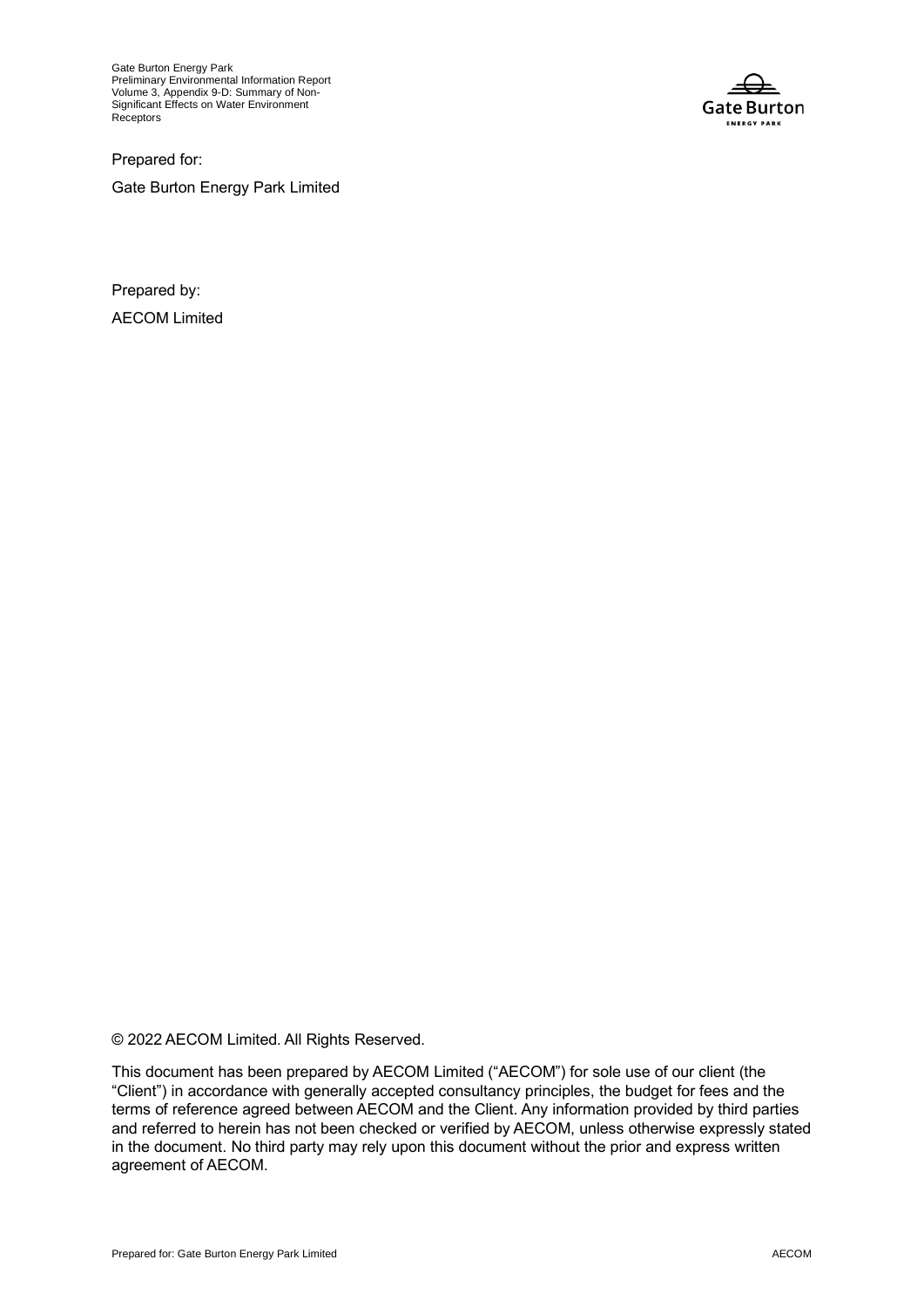

### **Table of Contents**

## **Tables**

| Table 1 Summary of non-significant effects on surface and groundwater quality and resource during<br>construction for both the Solar and Energy Storage Park and Grid Connection Route  5   |  |
|---------------------------------------------------------------------------------------------------------------------------------------------------------------------------------------------|--|
| Table 2 Summary of non-significant flood risk effects during construction – Solar and Energy Storage                                                                                        |  |
| Table 3 Summary of non-significant effects on Flood Risk during construction – Grid Connection route                                                                                        |  |
| Table 4 Summary of non-significant effects on surface and groundwater quality, watercourse<br>morphology and water resource during operation for both the Solar and Energy Storage Park and |  |
| Table 5 Summary of non-significant flood risk effects during Operation - Solar and Energy Storage                                                                                           |  |
| Table 6 Summary of non-significant effects on Flood Risk during Operation – Grid Connection Route 8                                                                                         |  |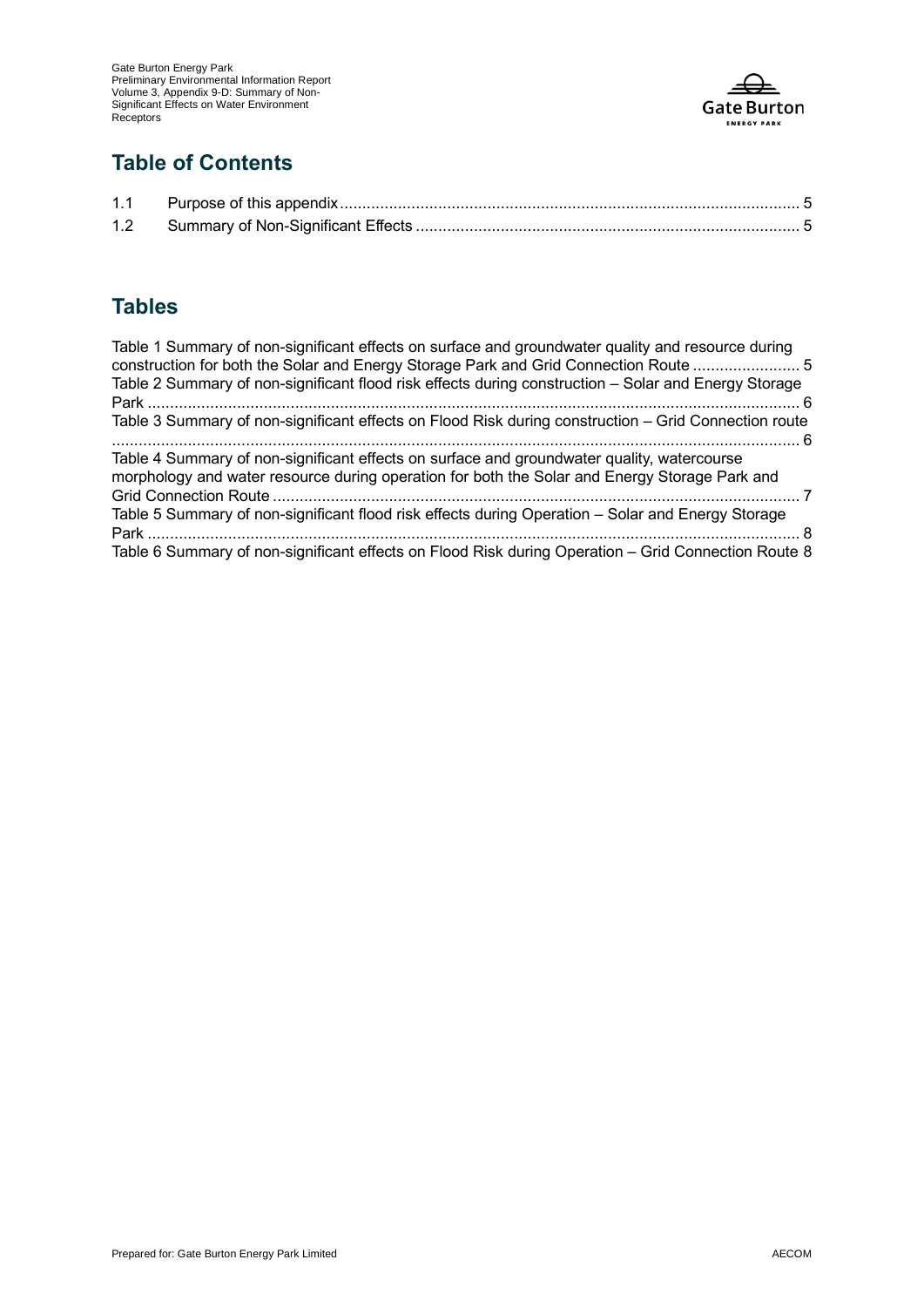

## **1.1 Purpose of this appendix**

1.1.1 This PEI Report appendix provides a summary of the non-significant effects that are described in **PEI Report Volume 1, Chapter 9: Water Environment**. As discussed within **PEI Report Volume 1**, **Chapter 9: Water Environment**, no significant effects have been identified.

## **1.2 Summary of Non-Significant Effects**

**Table 1 Summary of non-significant effects on surface and groundwater quality and resource during construction for both the Solar and Energy Storage Park and Grid Connection Route**

| <b>Receptor</b>                                                                                                                    | <b>Importance</b><br>(Value) | <b>Description of Impact</b>                                                         | <b>Impact</b> | <b>Magnitude of Effect category</b> |
|------------------------------------------------------------------------------------------------------------------------------------|------------------------------|--------------------------------------------------------------------------------------|---------------|-------------------------------------|
| <b>River Trent</b>                                                                                                                 | Very High                    | Impact on water quality from<br>fine sediment mobilisation<br>and chemical spillages | Negligible    | Slight adverse<br>(not significant) |
| Marton Drain;<br>Seymour Drain;<br>Tributary of the<br>Till and<br>Skellingthorpe<br>Main Drain                                    | High<br>Importance           | Impact on water quality from<br>fine sediment mobilisation<br>and chemical spillages | Negligible    | Slight adverse<br>(not significant) |
| Padmoor<br>Drain; Mother<br>Drain;<br>Causeway<br>Drain;<br>Littleborough<br>Lagoon;<br>Coates<br>Wetland and<br>Cottam<br>Wetland | Medium<br>Importance         | Impact on water quality from<br>fine sediment mobilisation<br>and chemical spillages | Negligible    | Not significant                     |
| Agricultural<br>drainage<br>ditches and<br>small ponds                                                                             | Low<br>Importance            | Impact on water quality from<br>fine sediment mobilisation<br>and chemical spillages | Negligible    | Neutral (not<br>significant)        |
| Groundwater                                                                                                                        | Medium                       | Impact on groundwater flow                                                           | Negligible    | Neutral (not<br>significant)        |
| Groundwater                                                                                                                        | Medium                       | Impacts on water supplies<br>(abstraction licenses/PWS)                              | Negligible    | Neutral (not<br>significant)        |
| Groundwater                                                                                                                        | Medium                       | Impact on groundwater<br>quality from mobilisation of<br>contaminants                | Negligible    | Neutral (not<br>significant)        |
| Groundwater                                                                                                                        | Medium                       | Potential for groundwater<br>ingress at HDD launch /<br>receiving and jointing pits  | Minor         | Slight adverse<br>(not significant) |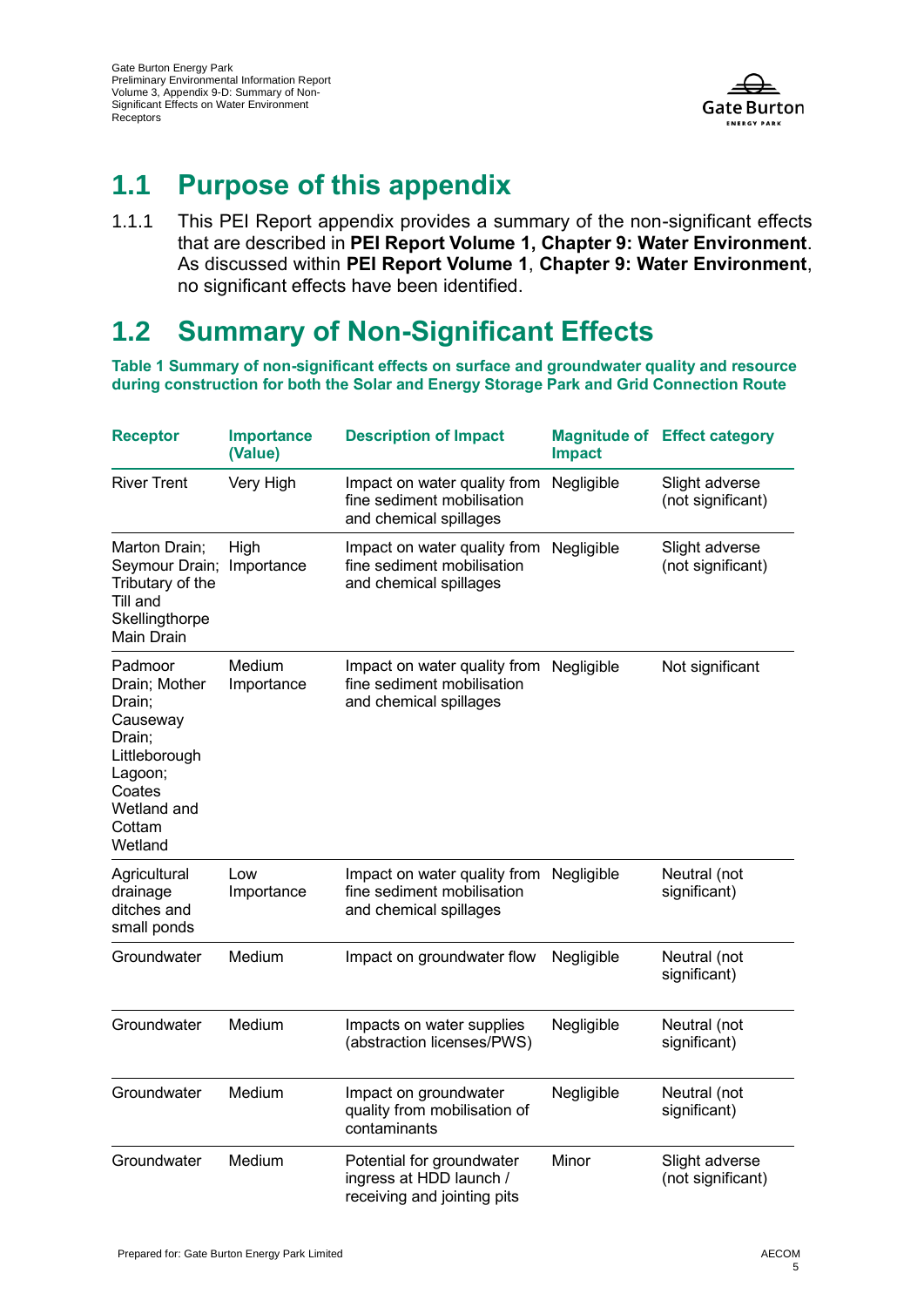

### **Table 2 Summary of non-significant flood risk effects during construction – Solar and Energy Storage Park**

| <b>Receptor</b>                                                                              | <b>Importance</b><br>(Value)                         | <b>Description of Impact</b>                          | <b>Magnitude of</b><br><b>Impact</b> | <b>Effect category</b>                  |
|----------------------------------------------------------------------------------------------|------------------------------------------------------|-------------------------------------------------------|--------------------------------------|-----------------------------------------|
| Flooding from<br>fluvial sources<br>during construction                                      | Very high<br>(construction<br>workers)               | Increased flood risk<br>could put workers at<br>risk. | Negligible                           | Slight (not<br>significant)             |
| Flooding from<br>surface water<br>sources during<br>construction                             | Very high<br>(construction<br>workers)               | Increased flood risk<br>could put workers at<br>risk  | No change                            | Neutral (not<br>significant)            |
| Flooding from<br>ground water<br>sources during<br>construction                              | To be confirmed<br>following further<br>information. | Increased flood risk<br>could put workers at<br>risk  | To be identified<br>in the ES        | Effect to be<br>identified in the<br>ES |
| Flooding from<br>artificial sources<br>and drainage<br>infrastructure<br>during construction | Very high<br>(construction<br>workers)               | Increased flood risk<br>could put workers at<br>risk  | No change                            | Neutral (not<br>significant)            |

### **Table 3 Summary of non-significant effects on Flood Risk during construction – Grid Connection route**

| <b>Receptor</b>                                                                              | <b>Sensitivity</b><br>(Value)                       | <b>Description of Impact</b>                         | <b>Magnitude of</b><br><b>Impact</b> | <b>Effect</b><br>category               |
|----------------------------------------------------------------------------------------------|-----------------------------------------------------|------------------------------------------------------|--------------------------------------|-----------------------------------------|
| Flooding from<br>fluvial sources<br>during construction                                      | Very high<br>(construction<br>workers)              | Increased flood risk<br>could put workers at<br>risk | Negligible                           | Slight (not<br>significant)             |
| Flooding from<br>surface water<br>sources during<br>construction                             | Very high<br>(construction<br>workers)              | Increased flood risk<br>could put workers at<br>risk | No change                            | Neutral (not<br>significant)            |
| Flooding from<br>ground water<br>sources during<br>construction                              | To be confirmed<br>following further<br>information | Increased flood risk<br>could put workers at<br>risk | To be identified in<br>the ES        | Effect to be<br>identified in<br>the ES |
| Flooding from<br>artificial sources<br>and drainage<br>infrastructure<br>during construction | Very high<br>(construction<br>workers)              | Increased flood risk<br>could put workers at<br>risk | No change                            | Neutral (not<br>significant)            |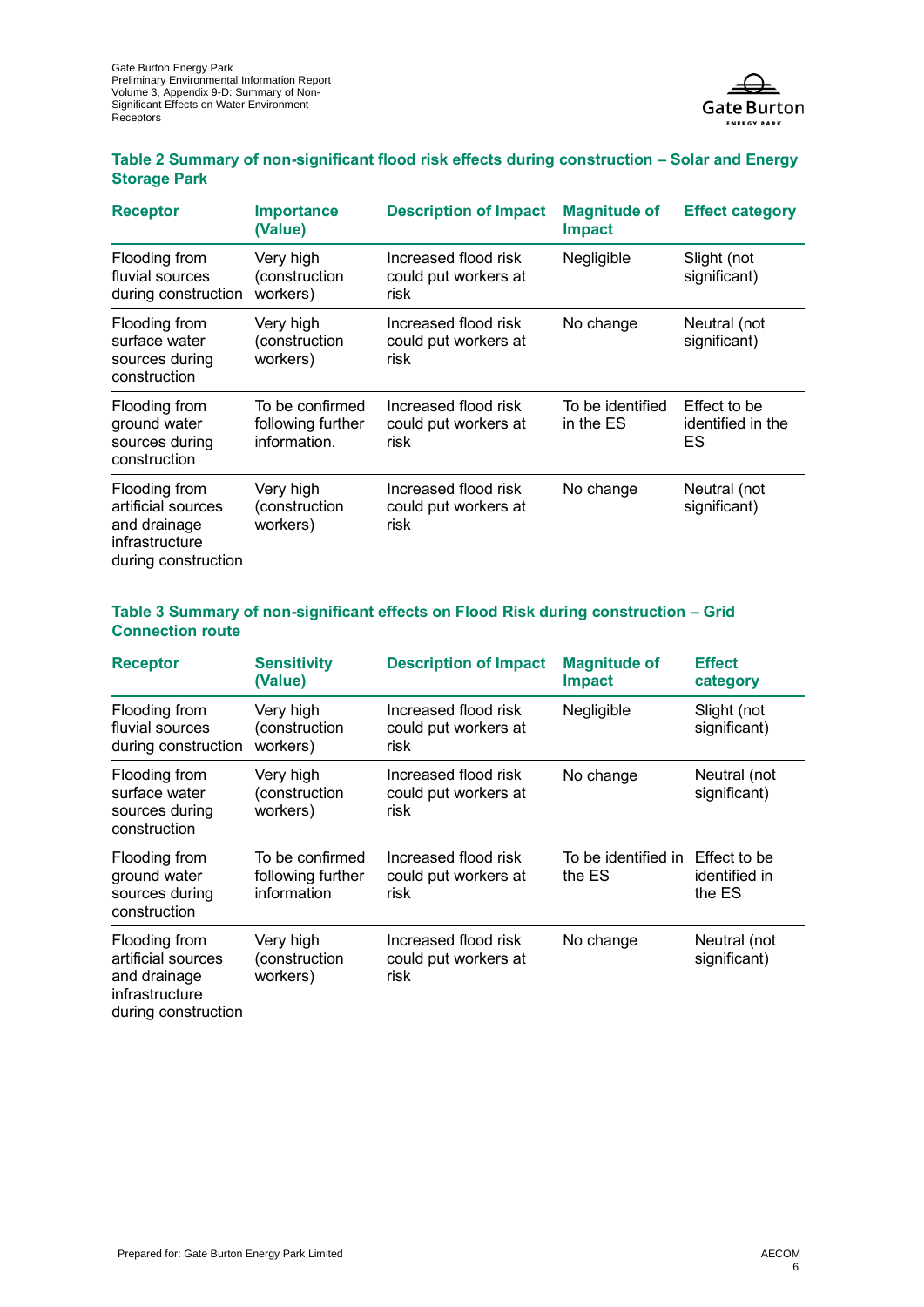

**Table 4 Summary of non-significant effects on surface and groundwater quality, watercourse morphology and water resource during operation for both the Solar and Energy Storage Park and Grid Connection Route**

| <b>Receptor</b>                                                                                                                         | <b>Sensitivity</b><br>(Value)            | <b>Description of Impact</b>                                                                                        | <b>Magnitude of</b><br><b>Impact</b> | <b>Effect category</b>              |
|-----------------------------------------------------------------------------------------------------------------------------------------|------------------------------------------|---------------------------------------------------------------------------------------------------------------------|--------------------------------------|-------------------------------------|
| <b>Tributary of</b><br>the Till                                                                                                         | High<br>Importance                       | Impact on water quality<br>from routine runoff and<br>spillages                                                     | Negligible                           | Slight adverse (not<br>significant) |
| <b>Agricultural</b><br>drainage<br>ditches                                                                                              | Low<br>Importance                        | Impact on water quality<br>from routine runoff and<br>spillages                                                     | Negligible                           | Neutral (not significant)           |
| <b>River Trent</b>                                                                                                                      | Very High<br>Importance                  | Improved water quality<br>from taking land out of<br>agricultural usage                                             | No change                            | Neutral (not significant)           |
| <b>Marton Drain;</b><br>Seymour<br>Drain;<br><b>Tributary of</b><br>the Till, Till<br>and<br><b>Skellingthorpe</b><br><b>Main Drain</b> | High<br>Importance                       | Improved water quality<br>from taking land out of<br>agricultural usage                                             | No change                            | Neutral (not significant)           |
| <b>Tributary of</b><br>the Till                                                                                                         | Low<br>Importance<br>(for<br>morphology) | Impact on morphology<br>related to new drainage<br>outfalls                                                         | Negligible                           | Slight adverse (not<br>significant) |
| <b>Agricultural</b><br>drainage<br>ditches                                                                                              | Low<br>Importance<br>(for<br>morphology) | Impact on morphology<br>related to new access<br>track crossings                                                    | Minor                                | Neutral (not significant)           |
| <b>Marton Drain,</b><br>Seymour<br>Drain,<br><b>Agricultural</b><br><b>Drainage</b><br><b>Ditches</b>                                   | Low<br>Importance<br>(for<br>morphology) | Impact on morphology<br>related to open cut<br>installation of grid<br>connection pipeline                          | Moderate                             | Slight adverse (not<br>significant) |
| Groundwater                                                                                                                             | Medium<br>Importance                     | Impact on groundwater<br>quality from rainfall<br>runoff from solar PV<br>panels, and chemical<br>spillages.        | Negligible                           | Not significant                     |
| Groundwater                                                                                                                             | Medium<br>Importance                     | Impact on groundwater<br>recharge from changing<br>land use, with potential<br>impact on groundwater<br>abstraction | Negligible                           | Not significant                     |